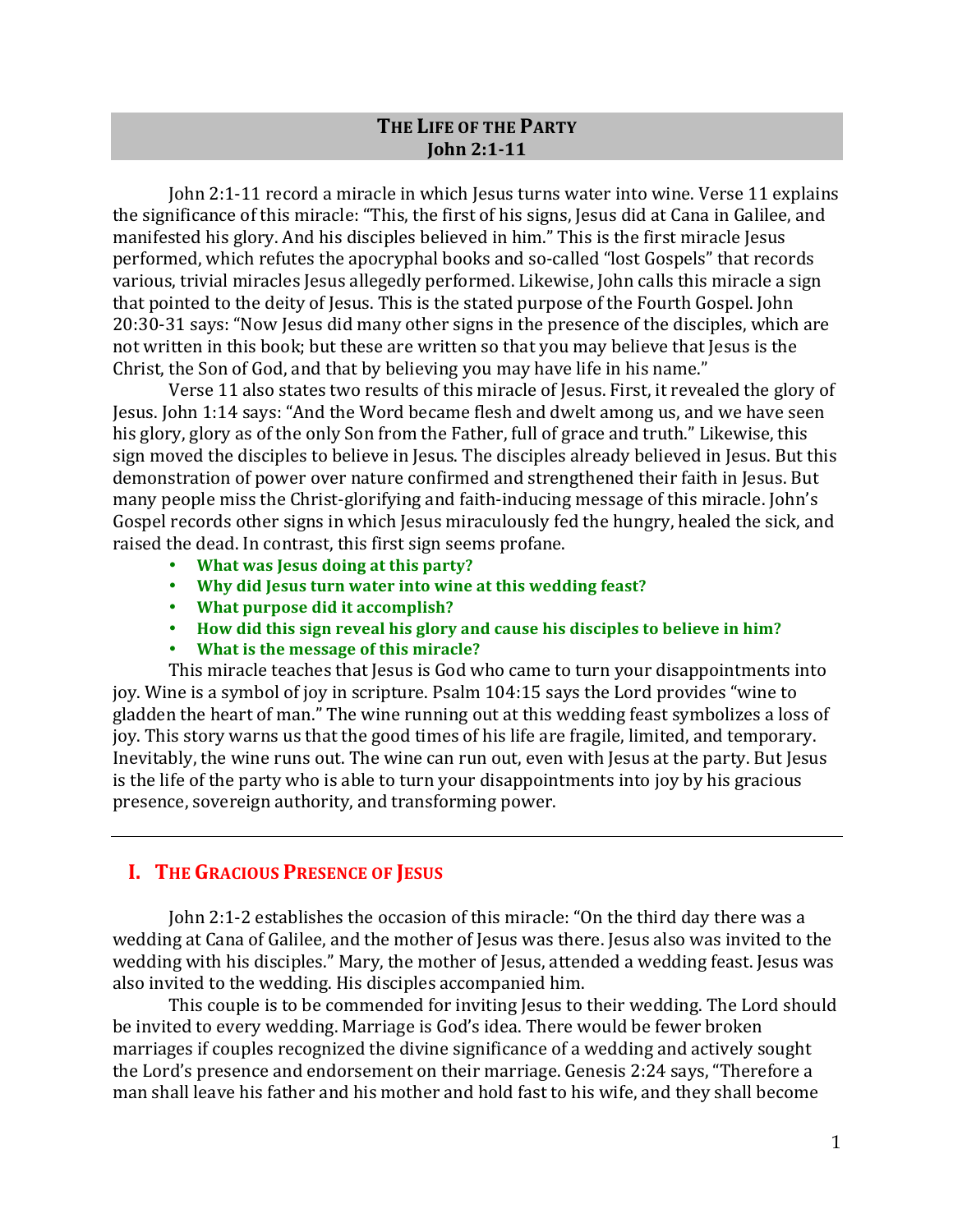one flesh." What can two sinners do to faithfully live out this covenant of companionship? Invite Jesus to the wedding! ADRIAN ROGERS said it well: "Jesus Christ wants to be with you on Monday morning at the office just as much as he wants to be with you on Sunday morning at church." Jesus wants to be a part of every aspect of your life. Proverbs 3:5-6 says: "Trust in the Lord with all your hearts, and do not lean on your own understanding. In all your ways acknowledge him, and he will make straight your paths."

This family invited Jesus to their wedding. More important, Jesus accepted their invitation. In John 11, Jesus showed up for Mary and Martha at one of the saddest moments of life – the funeral of their brother Lazarus. Here Jesus shows up at one of the happiest moments in life – a wedding feast in Cana of Galilee. I love the hymn called, "I need Thee Every Hour." I assumed the writer suffered greatly to write such a song. But that was not the case. One day, ANNIE HAWKS began thinking about the goodness of the Lord, as she cleaned her kitchen. And it dawned on her; she needed the Lord every hour if things were to stay that way. So do you! If you invite the Lord, he will show up!

# **II. THE SOVEREIGN OF AUTHORITY OF JESUS**

As the story unfolds, Jesus' role shifts from invited guest to ruling host. Verses 3-5 read: "When the wine ran out, the mother of Jesus said to him, 'They have no wine.' And Jesus said to her, 'Woman, what does this have to do with me?" My hour has not yet come.' His mother said to the servants, 'Do whatever he tells you." In these verses, we see the authority of Jesus in Mary's report to Jesus, Jesus' response to Mary, and Mary's command to the servants.

#### **A.** MARY'S REPORT TO JESUS

Verse 3 says, "When the wine ran out, the mother of Jesus said to him, 'They have no wine."" Jewish wedding ceremonies typically culminated with a feast that could last as long as a week. The wedding feast, customarily paid for by the groom and his family, required wise planning, careful execution, and abundant supplies. To run out of wine was a failure of hospitality resulting in severe and longstanding shame of this family. It could even open the groom to lawsuits from the offended members of the bride's family. MAX LUCADO calls this "a calamity on the common scale." No need to call 911, but no way to sweep the embarrassment under the rug." The problems of life are often like that. Most often, the things you struggle with do not require the national terror alert be elevated. Your problems do not register on the Richter scale. Yet Jesus cares about the things that embarrass you.

What do you do when the wine runs out? Mary shows us in verse 3: "When the wine ran out, the mother of Jesus said to him, 'They have no wine.'" Mary did not take this issue to Jesus because she had seen him work miracles before. But Mary knew that Jesus' life was marked by the supernatural from his conception. And when the wine ran out, Mary did not go to the bride or groom. She did not go to the master of the feast or the servants. She did not go to the disciples. She went to Jesus. And she did not tell Jesus what to do or how to do it. She took the problem to Jesus and placed it at his feet. This is what you ought to do when the wine runs out. Tell Jesus.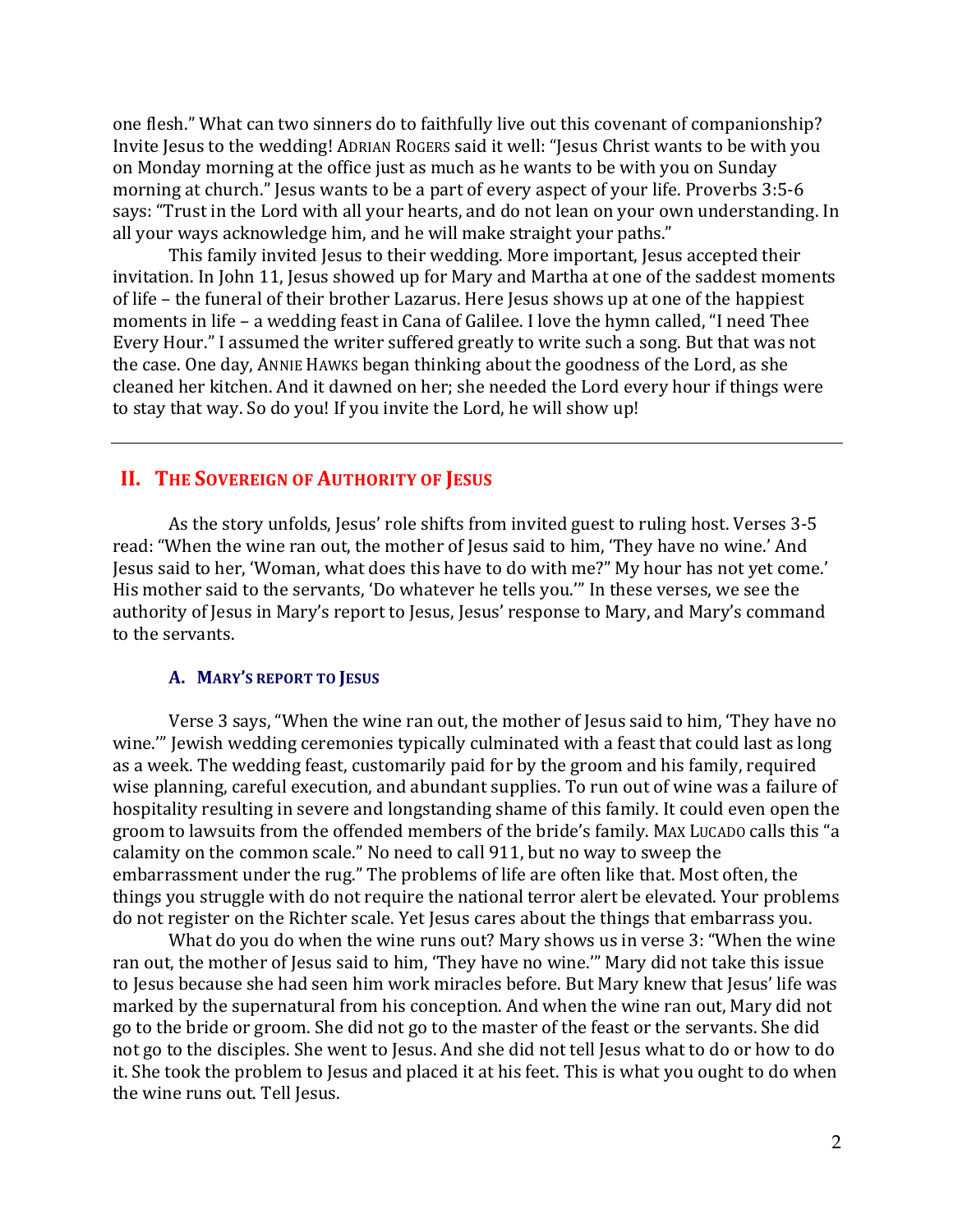**I MUST TELL JESUS ALL OF MY TRIALS, I** CANNOT BEAR THESE BURDENS ALONE **IN MY DISTRESS HE KINDLY WILL HELP ME, HE EVER LOVES AND CARES FOR HIS OWN** 

#### **B. JESUS' RESPONSE TO MARY**

Jesus responded to Mary with a question and a statement in verse 4: And Jesus said to her, "Woman, what does this have to do with me? My hour has not yet come." This question was a mild rebuke. Jesus formally separates his human role as the son of Mary from his messianic role as the Son of God. "Woman" was a respectful and affectionate way Jesus addressed his mother throughout John's Gospel. Jesus loved his mother. But Jesus took his ministry directives from his heavenly Father, not his earthly mother. This contradicts Roman Catholics who venerate Mary. You do not have to go through Mary to get to Jesus. Moreover, this mild rebuke of Mary teaches that we must not presume upon the Lord's work. The Lord knows what he is doing!

Jesus said to Mary, "Woman, what does this have to do with me? My hour has not yet come." John's Gospel records several instances in which Jesus spoke of his hour. During the Feasts of Booths, Jesus' brothers tried to get him to go to Judea. In John 7:6, Jesus responded, "My time has not yet come, but your time is always here." John 13:1 says knew that his hour had come during THE LAST SUPPER. In John 17:1, Jesus prayed, "Father, the hour has come; glorify your Son that the Son may glorify you." Jesus' hour refers to his death, burial, and resurrection. It was on the cross that Christ was glorified, not at a wedding feast. Jesus refused to do anything that would hinder his appointment with the cross. This is the tension between the theology of glory and the theology of the cross. The theology of glory seeks to accomplish divine purpose without the cross. It separates the suffering of Christ from the reign of Christ. But the Lord did not compromise the ultimate for the expedient. And he will not do it now. You must wait for his hour!

#### **C. MARY'S COMMAND TO THE SERVANTS**

Mary was undeterred by the Jesus' firm response. Her presumptions were rebuked. But her faith was unaffected. Verse 5 says, "His mother said to the servants, 'Do whatever he tells you." This is the open secret for experiencing the power of Jesus in your life. "Do whatever he tells you." Personal obedience is the human platform for a divine miracle. Obey the Lord actively: "Do." Obey the Lord completely: "Do whatever." Obey the Lord exclusively: "Do whatever he tells you." This is the inseparable marriage of divine sovereignty and human responsibility. Without God, you cannot do it. Without you, God will not do it. When you have done all that you can do, Jesus will do what you cannot do. But you must do whatever he tells you to do.

In *John 2*, Jesus turned water into wine when the servants obeyed his command to **pour in water and pour some out for the master of the feast.**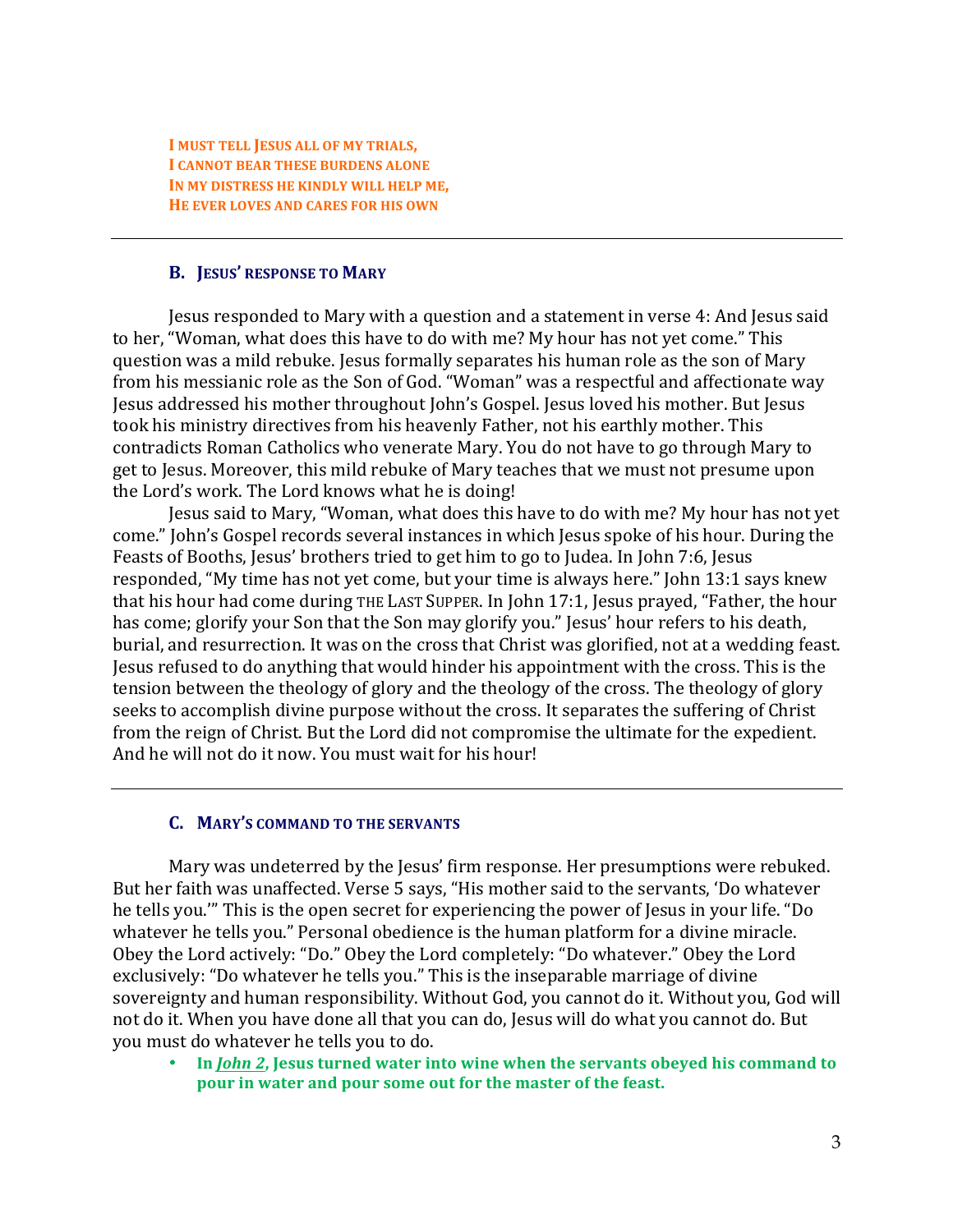- In *John 5*, Jesus healed a crippled man who lay by the pool of Bethesda for 38 **years after he obeyed Jesus' command to rise, take up his bed, and walk.**
- In *John* 6, Jesus fed a hungry crowd with a lad's lunch when the disciples obeyed his command to make the crowd sit down and pass out the food to them.
- In *John 9*, Jesus healed a man born blind after he obeyed when Jesus rubbed mud in his eyes and commanded him to go wash his face in the Pool of Siloam.
- In *John 11*, Jesus raised Lazarus from the dead after Mary and Martha obeyed his command to roll the stone away from the mouth of the tomb.

# **III. THE TRANSFORMING POWER OF JESUS**

A Sunday school teacher asked the class, "What is a miracle?" One child answered, "Something we cannot do, but Jesus can." In this first sign Jesus performed, John establishes that miracles are supernatural wonders only Jesus can do. This sign makes that point by demonstrating the transforming power of Jesus.

#### A. **JESUS DOES WHAT RELIGION CANNOT DO.**

Verse 6 says: "Now there were six stone water jars there for the Jewish rites of purification, each holding twenty or thirty gallons." The wedding guests would make sure they were ceremonially clean before entering the feast by stopping at these water jars and going through a ritualistic washing of hands. Jesus will do something incredible with these common water jars. Do not doubt Jesus' ability to intervene because of what you do no have. Jesus is able to do extraordinary things with ordinary stuff. Just make what you have available to him. The boy with five loaves and two fish in John 6 can tell you that little becomes much when you place it in the Master's hands.

Verse 6 says: "Now there were six stone water jars there for the Jewish rites of purification, each holding twenty or thirty gallons." These water jars had religious significance. They were used for the Jewish rites of purification. But Jesus takes these sacred water jars and uses them to make new wine. Jesus was making a point here about the emptiness of the religious system. In John 2:13-22, Jesus cleansed the temple of those who had perverted the worship of God with worldly commerce. When pressed to explain himself, John 2:19 says: "Jesus answered them, 'Destroy this temple, and in three days I will raise it up." In Christ, the true temple of God relocated from a building to a person. The promises of God to Israel are fulfilled in the Lord Jesus Christ. Jesus gives a holy wink to this new reality by using sacred water pots to turn water into wine. In using these water pots, Jesus is saying, "Religion is empty. I am the only way to God."

- You ask, "How can I be saved?" Jesus answers, "I am the way."
- You ask, "How can I be sure?" Jesus answers, "I am the truth."
- You ask, "How can I be satisfied?" Jesus answers, "I am the life."

John 1:17 says, "For the law was given through Moses; grace and truth came through Jesus Christ." If you want rules and rituals and regulations, go to Moses. If you want the grace and truth, run to the cross and trust in Jesus. Think about this irony. Moses' first miracle was to turn water into blood as a statement of God's severe judgment. Jesus turned water into wine to illustrate God's amazing grace. Isaiah 55:1-2 says: "Come, everyone who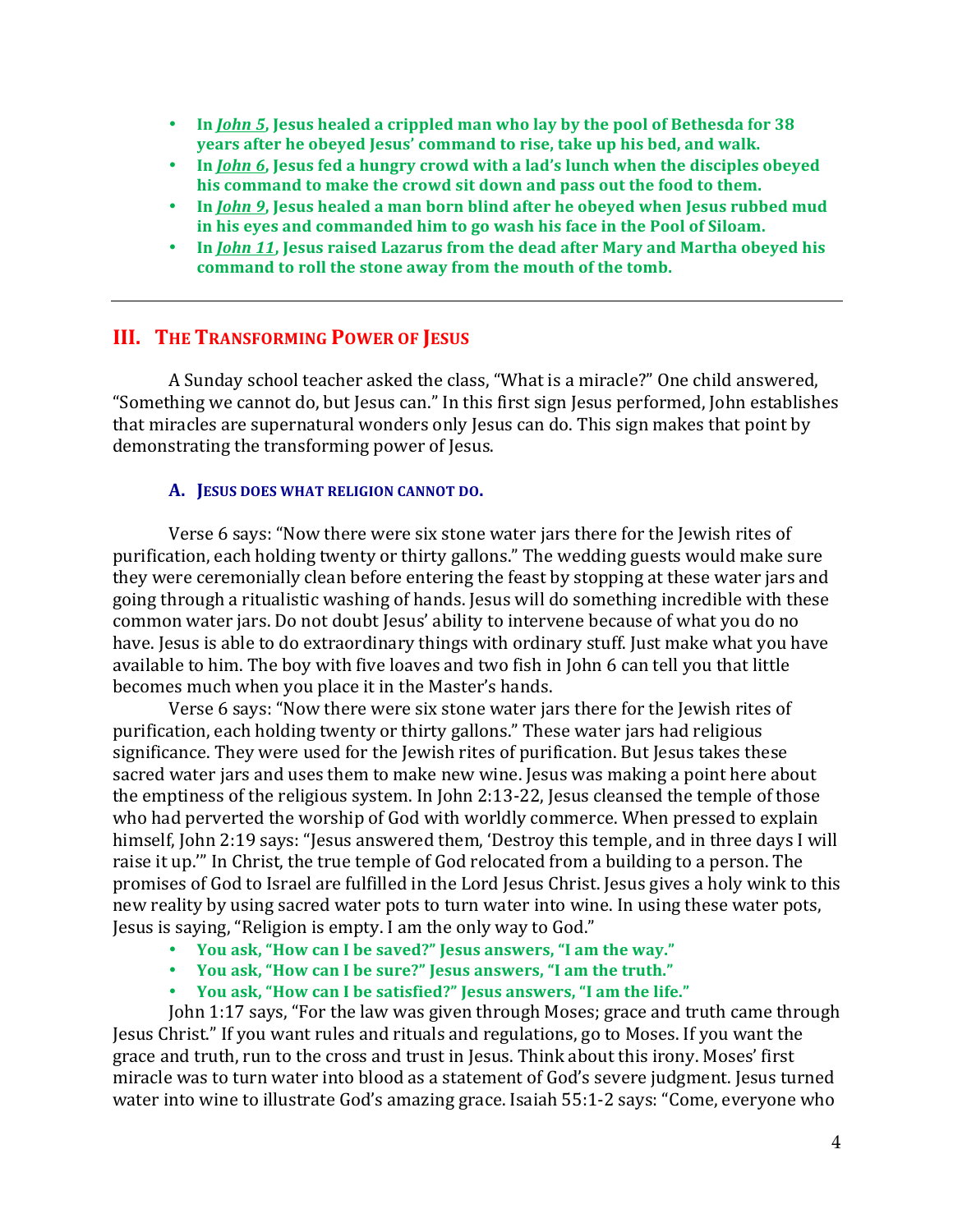thirsts, come to the waters; and he who has no money, come, buy and eat! Come, buy wine and milk without money and without price. Why do you spend your money for that which is not bread, and your labor for that which does not satisfy? Listen diligently to me, and eat what is good, and delight yourselves in rich food."

### **B. JESUS TURNS WATER INTO WINE.**

Verses 7-8 record the miracle: "Jesus said to the servants, 'Fill the jars with water.' And they filled them up to the brim. And he said to them, 'Now draw some out and take it to the master of the feast.' So they took it." The servants knew they poured water into the jars. And they knew the master of the feast would be expecting wine, not water. Yet they did what Jesus commanded. Somewhere between pouring in and pouring out, the water turned into wine. The water saw its creator and blushed itself into new wine, skipping the natural process of wine making. This miracle demonstrates the transforming power of Jesus: There is no reality in your life that Jesus cannot change.

- **Jesus can heal your broken heart.**
- **Jesus can comfort your troubled mind.**
- **Jesus can lift your heavy burdens.**
- **Jesus can fix your family problems.**
- **Jesus can meet your financial needs.**
- **Jesus can heal your physical sickness.**
- **Jesus can save your lost soul.**

2 Corinthians 5:17 says, "Therefore, if anyone is in Christ, he is a new creation. The old has passed away; behold, the new has come." The same Jesus who turned water into wine is able to turn sinners into brand new creations.

**A notorious drunk was saved and became a passionate witness for Jesus. One day, he**  gathered a crowd on a street corner and preached this miracle of Jesus turning water into wine. A heckler yelled out, "Leave us alone, buddy! No one believes Jesus can turn water into wine." The preacher's daughter grabbed the heckler's coat and said, "Mister, I believe Jesus **turned** water into wine. He stopped my daddy from drinking and turned wine into good meals, a nice house, and the new dress I'm wearing today."

# **C. JESUS SAVES THE BEST UNTIL LAST.**

Verses 9-10 says, "When the master of the feast tasted the water now become wine, and did not know where it came from (though the servants who had drawn the water knew), the master of the feast called the bridegroom and said to him, 'Everyone serves the good wine first, and when people have drunk freely, then the poor wine. But you have kept the good wine until now." The best wine first was typically put out first at wedding feasts. Then cheap wine was served when the guests couldn't tell the difference. But the master of the feast declared they saved the best wine until last. The world offers the best it has first. The life of sin can be pleasurable. But the pleasures of sin will not last.

• Immorality may gratify you for a while, but it will not last.